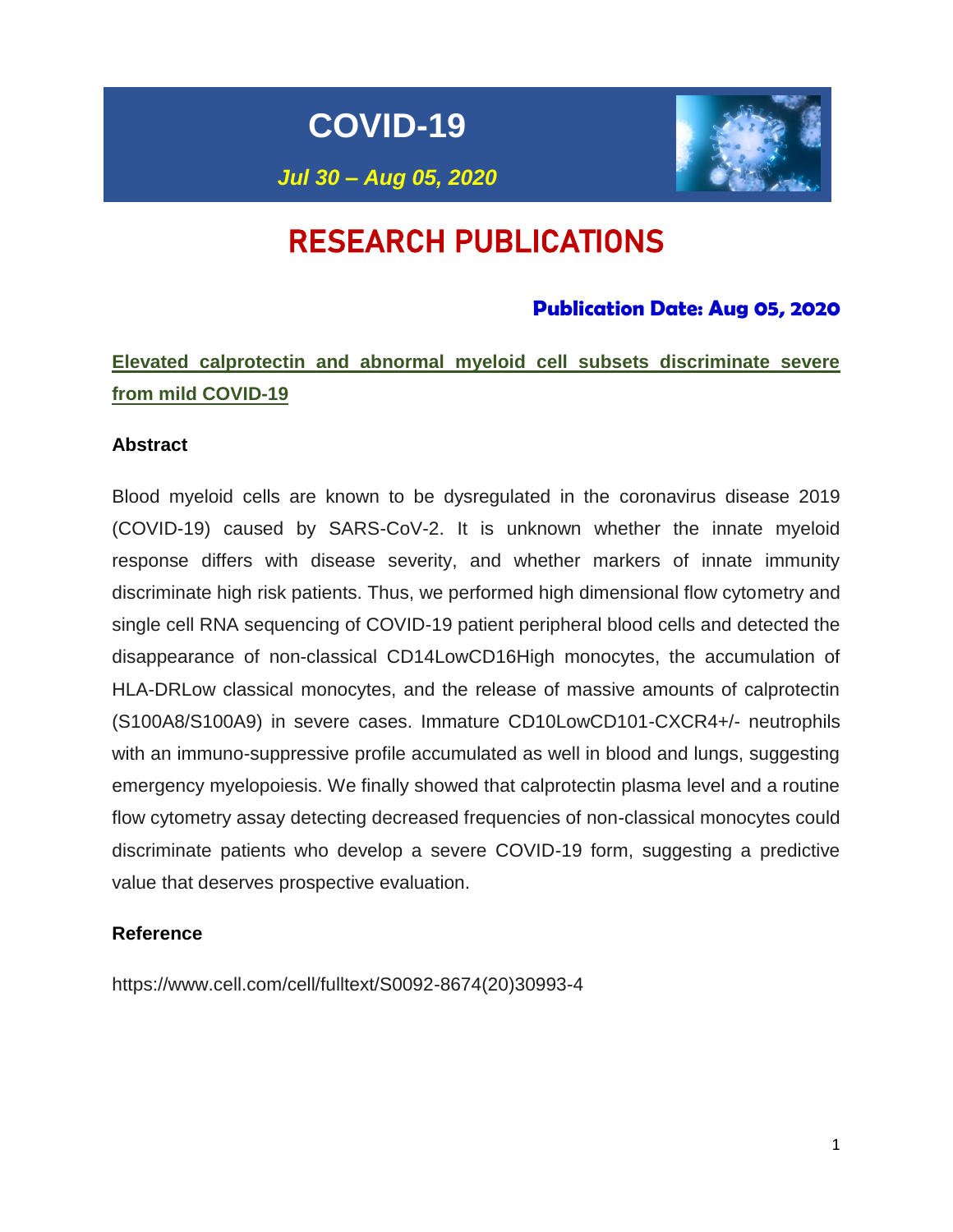# **Modelling the impact of testing, contact tracing and household quarantine on second waves of COVID-19**

### **Abstract**

While severe social-distancing measures have proven effective in slowing the coronavirus disease 2019 (COVID-19) pandemic, second-wave scenarios are likely to emerge as restrictions are lifted. Here we integrate anonymized, geolocalized mobility data with census and demographic data to build a detailed agent-based model of severe acute respiratory syndrome coronavirus 2 (SARS-CoV-2) transmission in the Boston metropolitan area. We find that a period of strict social distancing followed by a robust level of testing, contact-tracing and household quarantine could keep the disease within the capacity of the healthcare system while enabling the reopening of economic activities. Our results show that a response system based on enhanced testing and contact tracing can have a major role in relaxing social-distancing interventions in the absence of herd immunity against SARS-CoV-2.

### **Reference**

<https://www.nature.com/articles/s41562-020-0931-9>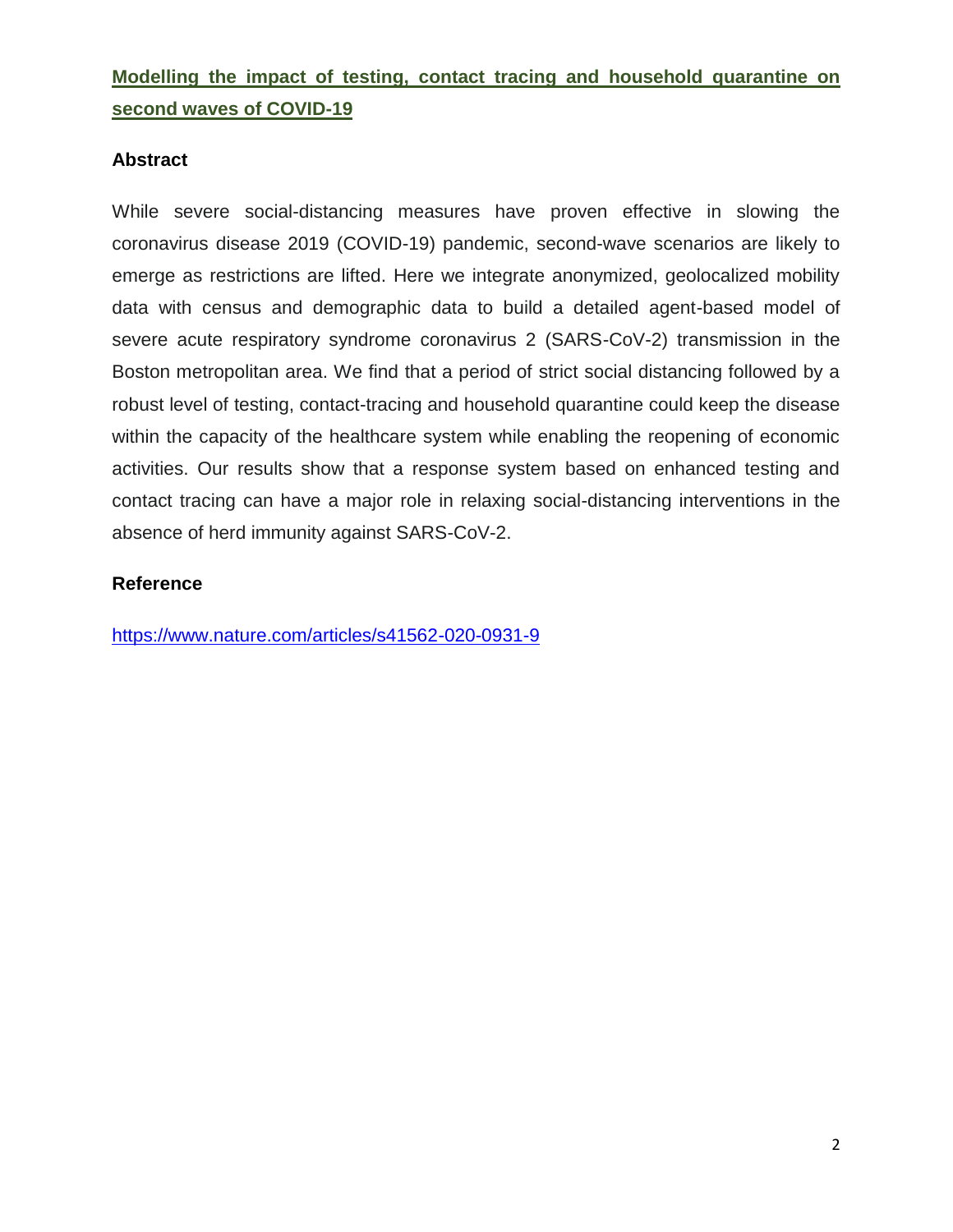# **Clinical features and prognosis of COVID-19 in people with spinal cord injury: A case–control study**

### **Abstract**

*Study design:* Observational case–control study.

*Objective*: Individuals with spinal cord injury (SCI) develop systemic physiological changes that could increase the risk of severe evolution of coronavirus disease 2019 (COVID-19) and result in atypical clinical features of COVID-19 with possible delay in both diagnosis and treatment. We evaluated differences in clinical features and evolution of COVID-19 between people with SCI and able-bodied individuals.

*Setting*: The study was conducted in an Italian inpatient rehabilitation referral center for individuals with SCI during the lockdown for the COVID-19 pandemic.

*Methods*: We compared clinical information between patients with SCI and able-bodied healthcare workers of the same center who tested positive for severe acute respiratory syndrome coronavirus 2 (SARS-CoV-2) in the nasopharyngeal swab polymerase chain reaction.

*Results*: Overall, 15 out of the 25 SCI patients admitted to the center and 17 out of the 69 healthcare workers tested positive for SARS-CoV-2. Patients with SCI exhibited a significantly more advanced age and a higher prevalence of comorbidities. Nevertheless, no significant differences in clinical expression of COVID-19 and treatment strategies were observed between the two groups. All hospitalized subjects were treated in nonintensive care units and no deaths occurred in either group.

*Conclusions*: This study does not support the supposed notion that COVID-19 could exhibit atypical clinical features or a worse evolution in the frail population of people with SCI.

### **Reference**

https://www.nature.com/articles/s41394-020-0319-0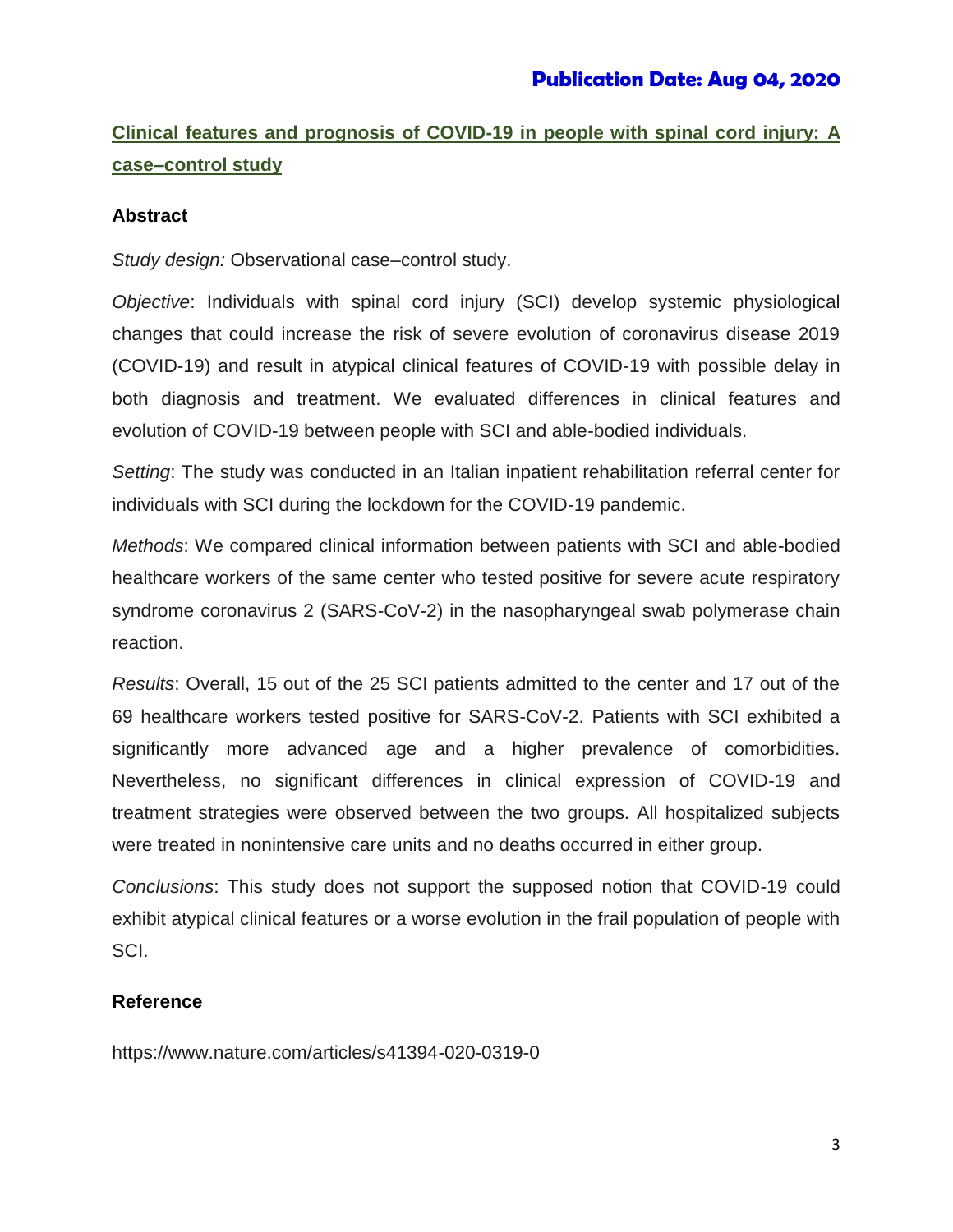# **A novel Monte Carlo simulation procedure for modelling COVID-19 spread over time**

### **Abstract**

The coronavirus disease 2019 (COVID-19) has now spread throughout most countries in the world causing heavy life losses and damaging social-economic impacts. Following a stochastic point process modelling approach, a Monte Carlo simulation model was developed to represent the COVID-19 spread dynamics. First, we examined various expected performances (theoretical properties) of the simulation model assuming a number of arbitrarily defined scenarios. Simulation studies were then performed on the real COVID-19 data reported (over the period of 1 March to 1 May) for Australia and United Kingdom (UK). Given the initial number of COVID-19 infection active cases were around 10 for both countries, the model estimated that the number of active cases would peak around 29 March in Australia ( $\approx$  1,700 cases) and around 22 April in UK ( $\approx$  22,860 cases); ultimately the total confirmed cases could sum to 6,790 for Australia in about 75 days and 206,480 for UK in about 105 days. The results of the estimated COVID-19 reproduction numbers were consistent with what was reported in the literature. This simulation model was considered an effective and adaptable decision making/what-if analysis tool in battling COVID-19 in the immediate need, and for modelling any other infectious diseases in the future.

### **Reference**

### <https://www.nature.com/articles/s41598-020-70091-1>

# **Emergency response strategy for containing COVID-19 within a psychiatric specialty hospital in the epicenter of the COVID-19 epidemic in China**

#### **Abstract**

Coronavirus disease 2019 (COVID-19) has been recognized as a global pandemic, and psychiatric institutions located in the epicenter of the epidemic in China are facing severe challenges in fighting the epidemic. This article presents the accumulated experience of the authors during the process of combating COVID-19 in a psychiatric hospital. The aim of this article is to provide a reference for psychiatric specialty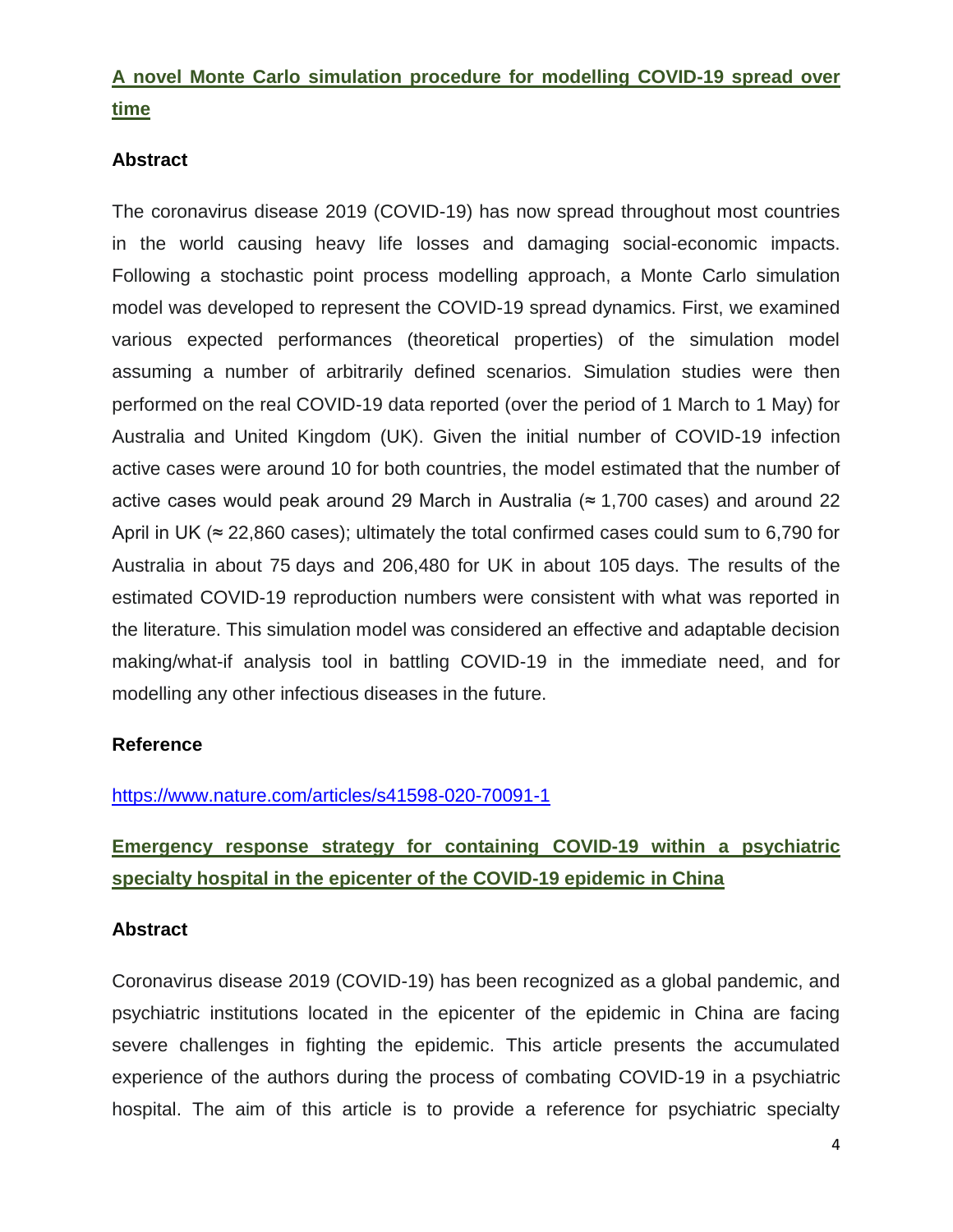hospitals and institutions that treat large populations of chronically ill patients in other parts of the world.

### **Reference**

https://www.nature.com/articles/s41398-020-00959-3

### **Selective and cross-reactive SARS-CoV-2 T cell epitopes in unexposed humans**

### **Abstract**

Many unknowns exist about human immune responses to the SARS-CoV-2 virus. SARS-CoV-2 reactive CD4+ T cells have been reported in unexposed individuals, suggesting pre-existing cross-reactive T cell memory in 20-50% of people. However, the source of those T cells has been speculative. Using human blood samples derived before the SARS-CoV-2 virus was discovered in 2019, we mapped 142 T cell epitopes across the SARS-CoV-2 genome to facilitate precise interrogation of the SARS-CoV-2 specific CD4+ T cell repertoire. We demonstrate a range of pre-existing memory CD4+ T cells that are cross-reactive with comparable affinity to SARS-CoV-2 and the common cold coronaviruses HCoV-OC43, HCoV-229E, HCoV-NL63, or HCoV-HKU1. Thus, variegated T cell memory to coronaviruses that cause the common cold may underlie at least some of the extensive heterogeneity observed in COVID-19 disease.

### **Reference**

<https://science.sciencemag.org/content/early/2020/08/04/science.abd3871>

## **Publication Date: Aug 03, 2020**

# **A Learning-based model to evaluate hospitalization priority in COVID-19 pandemics**

### **Abstract**

The emergence of novel coronavirus disease 2019 (COVID-19) is placing an increasing burden on the healthcare systems. Although the majority of infected patients have nonsevere symptoms and can be managed at home, some individuals may develop severe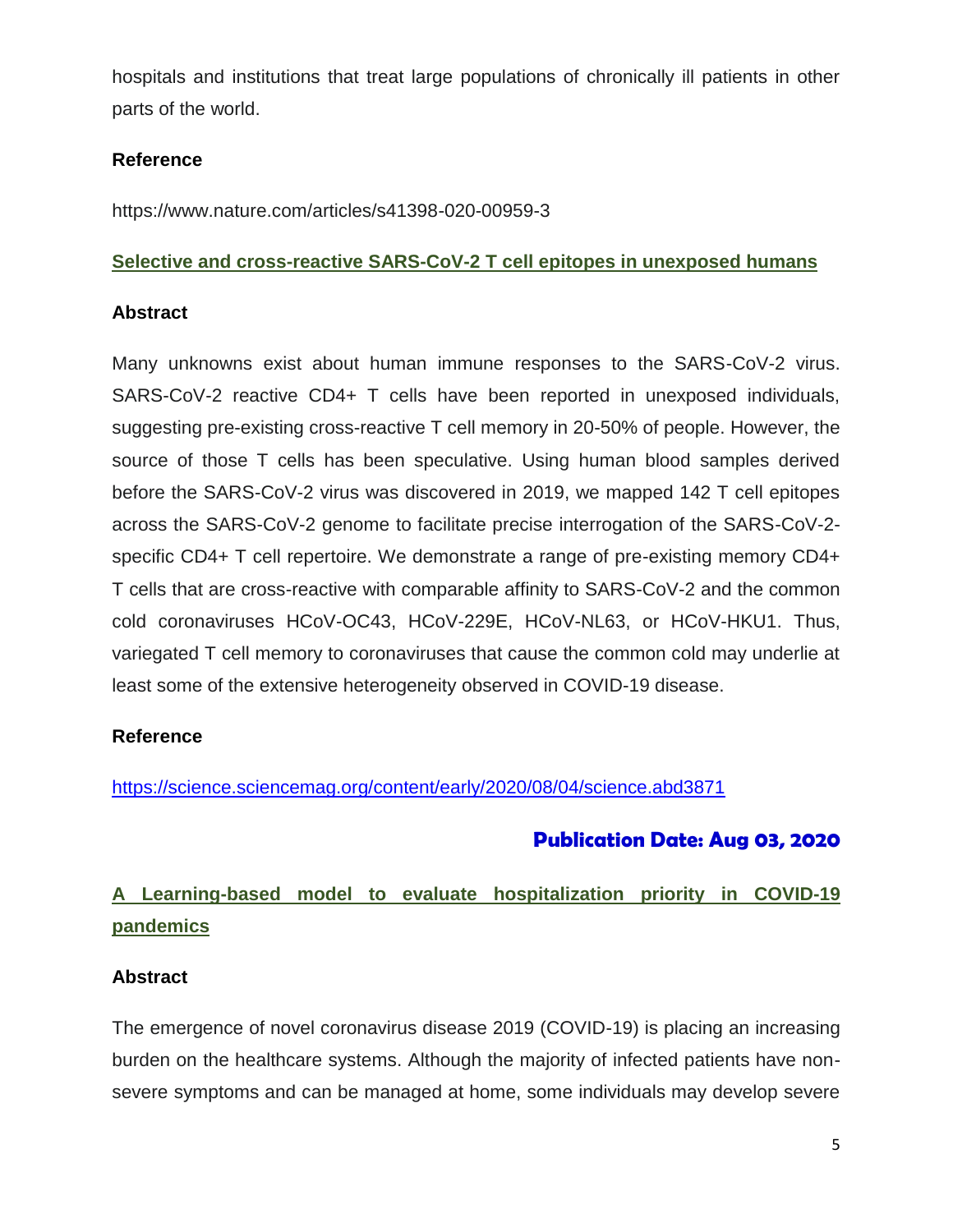disease and are demanding the hospital admission. Therefore, it becomes paramount to efficiently assess the severity of COVID-19 and identify hospitalization priority with precision. In this respect, a 4-variable assessment model, including lymphocyte, lactate dehydrogenase (LDH), C-reactive protein (CRP) and neutrophil, is established and validated using the XGBoost algorithm. This model is found effective to identify severe COVID-19 cases on admission, with a sensitivity of 84.6%, a specificity of 84.6%, and an accuracy of 100% to predict the disease progression toward rapid deterioration. It also suggests that a computation-derived formula of clinical measures is practically applicable for the healthcare administrators to distribute hospitalization resources to the most needed in epidemics and pandemics.

### **Reference**

[https://www.cell.com/patterns/fulltext/S2666-3899\(20\)30120-3](https://www.cell.com/patterns/fulltext/S2666-3899(20)30120-3)

### **Dexamethasone nanomedicines for COVID-19**

### **Abstract**

Nano-formulating dexamethasone, and administering it via intravenous injection or inhalation, may help to improve anti-COVID-19 treatment efficacy by targeting the potent corticosteroid drug to hyper-activated immune cells, by potentiating its antioedema activity and by exploiting its anti-fibrotic effects. For more details, view the link given below.

### **Reference**

<https://www.nature.com/articles/s41565-020-0752-z>

## **Publication Date: Aug 01, 2020**

### **Modelling lockdown and exit strategies for COVID-19 in Singapore**

### **Abstract**

*Background*: With at least 94 countries undergoing or exiting lockdowns for contact suppression to control the COVID-19 outbreak, sustainable and public health-driven exit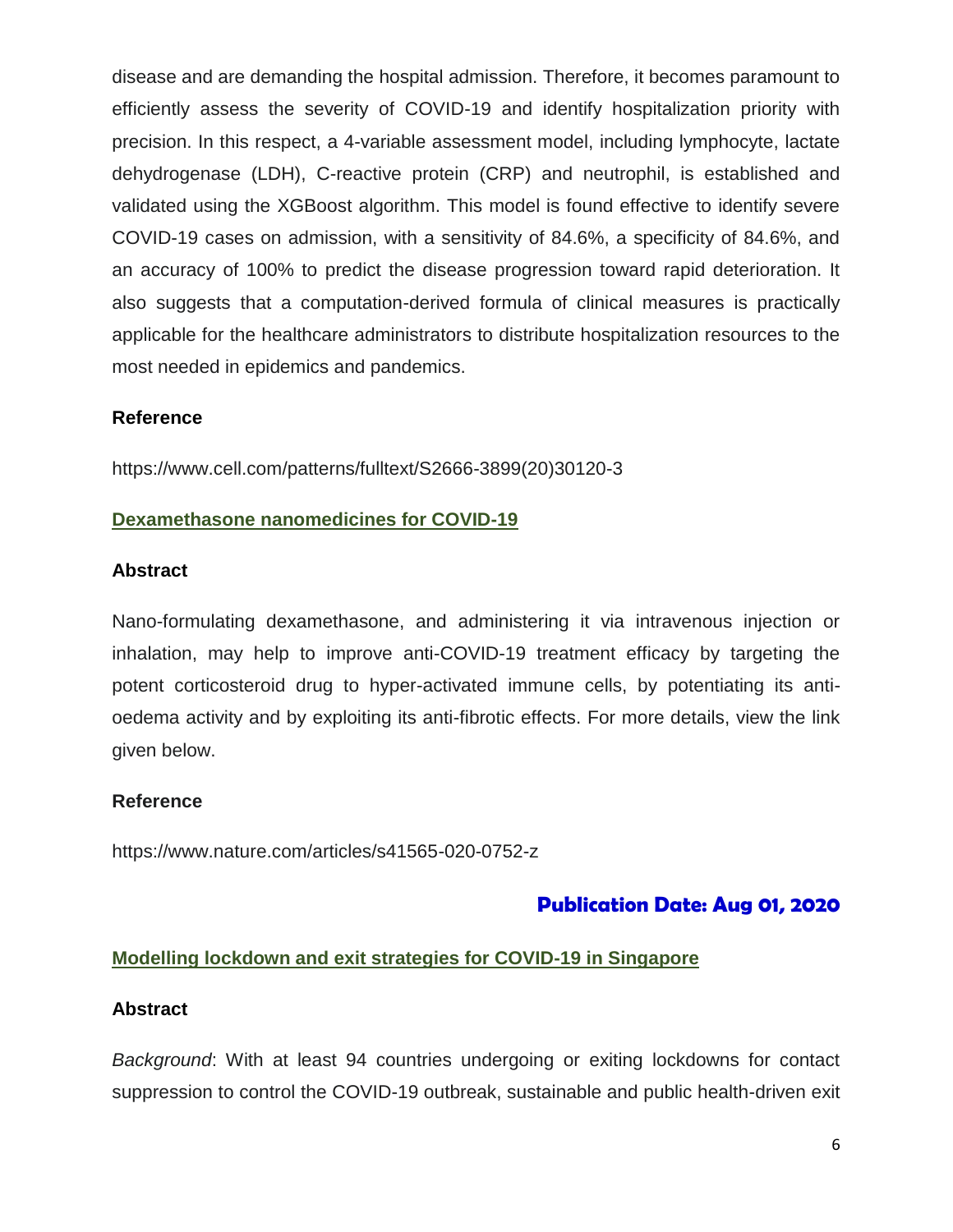strategies are required. Here we explore the impact of lockdown and exit strategies in Singapore for immediate planning.

*Methods:* We use an agent-based model to examine the impacts of epidemic control over 480 days. A limited control baseline of case isolation and household member quarantining is used. We measure the impact of lockdown duration and start date on final infection attack sizes. We then apply a 3-month gradual exit strategy, immediately re-opening schools and easing workplace distancing measures, and compare this to long-term social distancing measures.

*Findings*: At baseline, we estimated 815 400 total infections (21.6% of the population). Early lockdown at 5 weeks with no exit strategy averted 18 500 (2.27% of baseline averted), 21 300 (2.61%) and 22 400 (2.75%) infections for 6, 8 and 9-week lockdown durations. Using the exit strategy averted a corresponding 114 700, 121 700 and 126 000 total cases, representing 12.07–13.06% of the total epidemic size under baseline. This diminishes to 9 900–11 300 for a late 8-week start time. Long-term social distancing at 6 and 8-week durations are viable but less effective.

*Interpretation*: Gradual release exit strategies are critical to maintain epidemic suppression under a new normal. We present final infection attack sizes assuming the ongoing importation of cases, which require preparation for a potential second epidemic wave due to ongoing epidemics elsewhere.

### **Reference**

https://www.thelancet.com/journals/lanwpc/article/PIIS2666-6065(20)30004-3/fulltext

## **Publication Date: July 31, 2020**

# **Assessment of monthly economic losses in Wuhan under the lockdown against COVID-19**

### **Abstract**

With the outbreak of COVID-19 in Wuhan, aggressive countermeasures have been taken, including the implementation of the unprecedented lockdown of the city, which will necessarily cause huge economic losses for the city of Wuhan. In this paper, we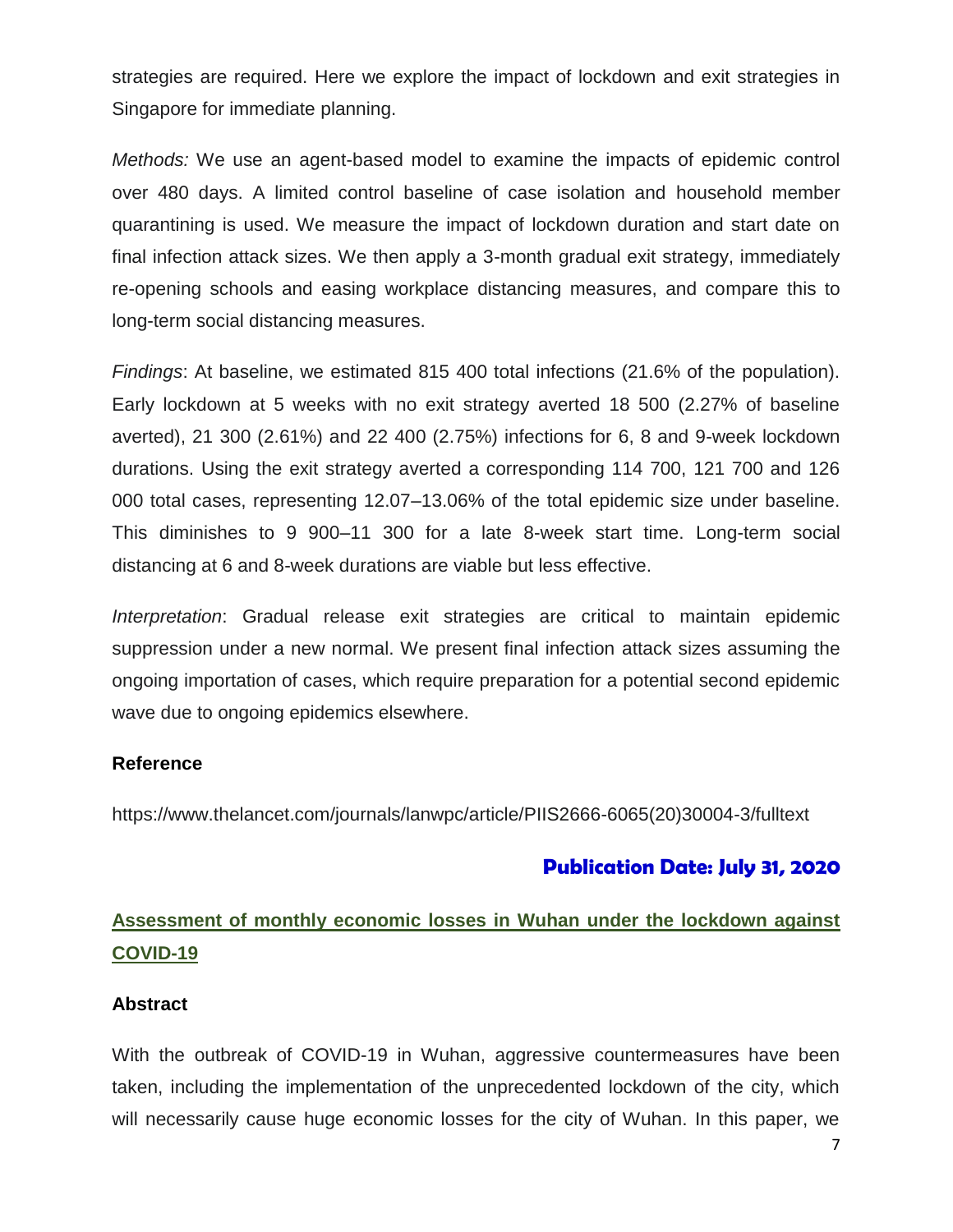attempt to uncover the interactions between epidemic prevention and control measures and economic-social development by estimating the health loss and meso-economic loss from a human-oriented perspective. We implemented a compartmental model for the transmission dynamics and health burden assessment to evaluate the health losses, then estimated the direct and indirect economic losses of industries using the Input-Output model. Based on these estimates, the first monthly health losses and mesoeconomic losses caused by the lockdown was assessed. The overall policy effect of the lockdown policy in Wuhan was also investigated. The health loss and meso-economic losses are used to evaluate the health burden and loss of residents' mental health, the direct economic loss of several worst-hit industries, and the indirect economic loss of all industries, respectively. Our findings reveal that the health burden caused by this pandemic is estimated to be 4.4899 billion yuan (CNY), and the loss of residents' mental health is evaluated to be 114.545 billion yuan, the direct economic losses in transport, logistics, and warehousing, postal service, food, and beverage service industries reach 21.6094 billion yuan, and the monthly indirect economic losses of all industries are 36.39661994 billion yuan caused by the lockdown. The total monthly economic losses during the lockdown reach 177.0413 billion yuan. However, the lockdown policy has been considered to reduce COVID-19 infections by >180 thousand, which saves about 20 thousand lives, as well as nearly 30 billion yuan on medical costs. Therefore, the lockdown policy in Wuhan has obvious long-term benefits on the society and the total economic losses will be at a controllable level if effective measures are taken to combat COVID-19.

#### **Reference**

You, Shibing, Hengli Wang, Miao Zhang, Haitao Song, Xiaoting Xu, and Yongzeng Lai. "Assessment of monthly economic losses in Wuhan under the lockdown against COVID-19." *Humanities and Social Sciences Communications* 7, no. 1 (2020): 1-12.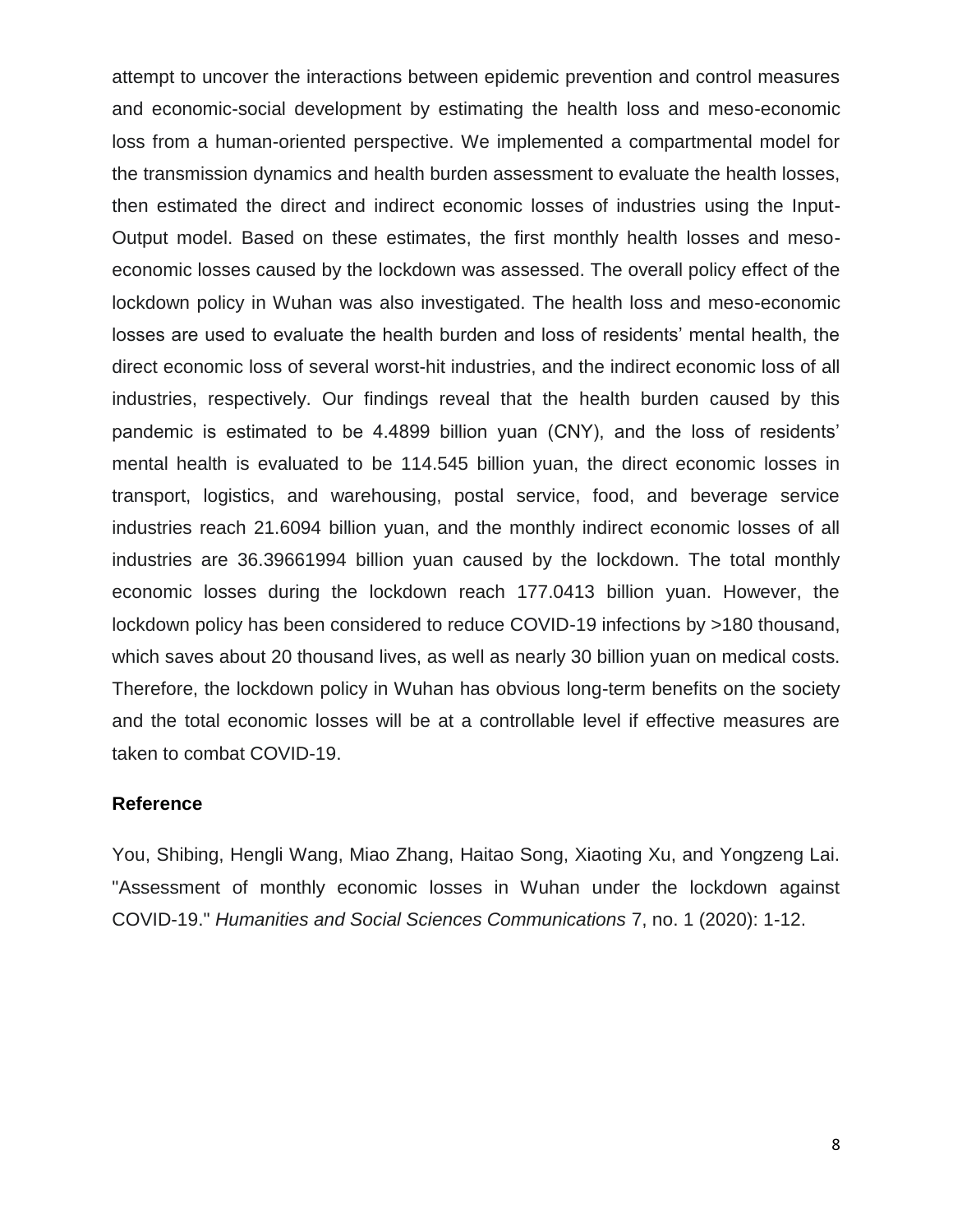# **Epidemiology of mental health problems among patients with cancer during COVID-19 pandemic**

### **Abstract**

The current study aimed to explore mental health problems in patients diagnosed with cancer during the COVID-19 pandemic. A cluster sampling, cross-sectional survey with 6213 cancer patients was conducted in one of the largest cancer centers in China. The socio-demographic and clinical characteristics, psychosomatic conditions, interpersonal relationships and social support, COVID-19 infection-related psychological stress, and mental health status were measured. Medical conditions were extracted from patients' electronic healthcare records. Among the 6213 cancer patients, 23.4% had depression, 17.7% had anxiety, 9.3% had PTSD, and 13.5% had hostility. Hierarchical liner regression models showed that having a history of mental disorder, excessive alcohol consumption, having a higher frequency of worrying about cancer management due to COVID-19, having a higher frequency feeling of overwhelming psychological pressure from COVID-19, and having a higher level of fatigue and pain were the predominant risk factors for mental health problems in cancer patients. However, there were only 1.6% of them were seeking psychological counseling during COVID-19. We also revealed the protective factors associated with lower risk of mental health problems among cancer patients. The present study revealed a high prevalence of mental health problems and gaps in mental health services for cancer patients, which also indicated high distress from COVID-19-elevated risks. We call for systematic screening of mental health status for all cancer patients, and developing specific psychological interventions for this vulnerable population.

### **Reference**

Wang, Yuanyuan, Zhizhou Duan, Zikun Ma, Yize Mao, Xiyuan Li, Amanda Wilson, Huiying Qin et al. "Epidemiology of mental health problems among patients with cancer during COVID-19 pandemic." *Translational Psychiatry* 10, no. 1 (2020): 1-10.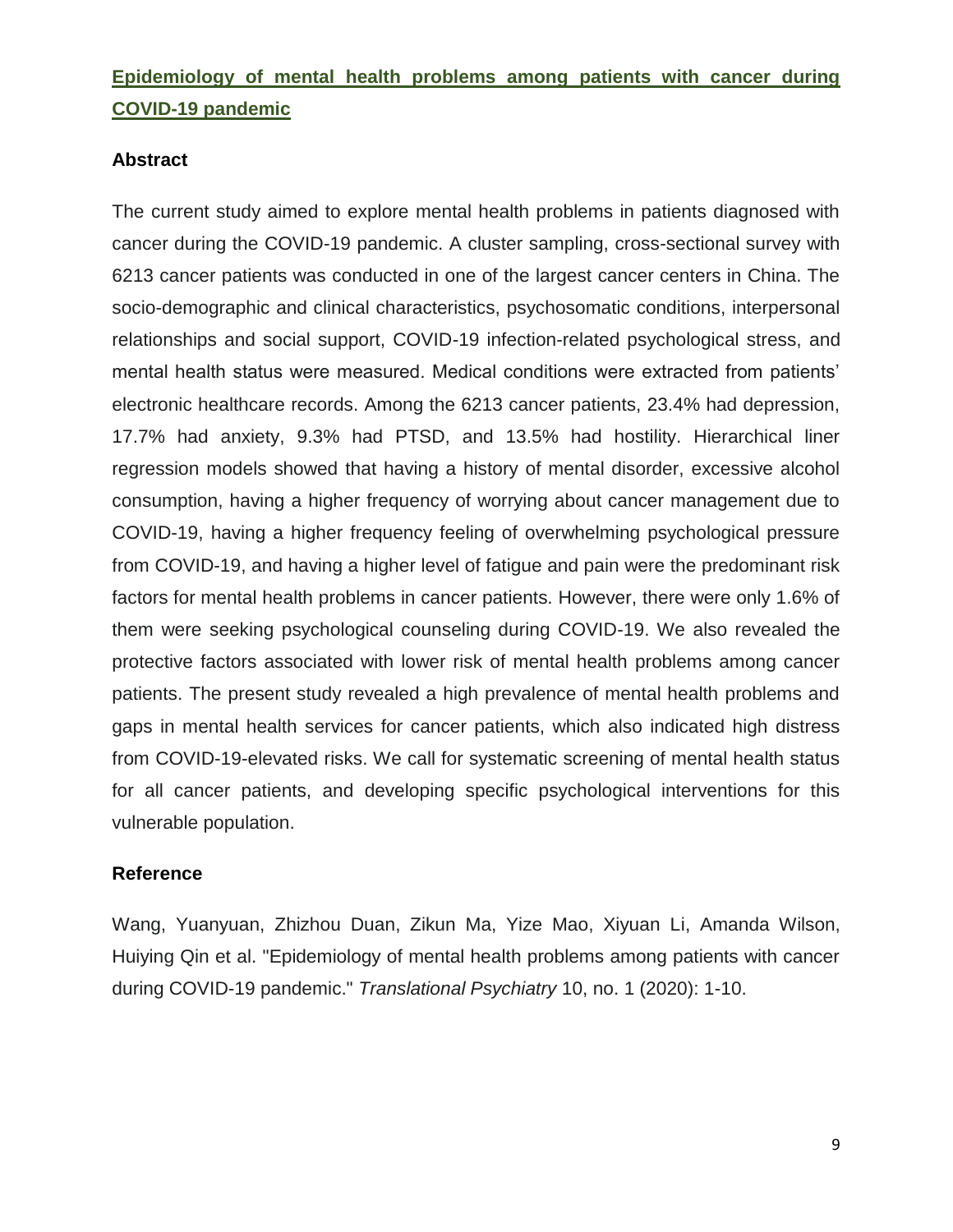### **Epidemiological and clinical characteristics of the COVID-19 epidemic in Brazil**

### **Abstract**

The first case of COVID-19 was detected in Brazil on 25 February 2020. We report and contextualize epidemiological, demographic and clinical findings for COVID-19 cases during the first 3 months of the epidemic. By 31 May 2020, 514,200 COVID-19 cases, including 29,314 deaths, had been reported in 75.3% (4,196 of 5,570) of municipalities across all five administrative regions of Brazil. The R0 value for Brazil was estimated at 3.1 (95% Bayesian credible interval = 2.4–5.5), with a higher median but overlapping credible intervals compared with some other seriously affected countries. A positive association between higher per-capita income and COVID-19 diagnosis was identified. Furthermore, the severe acute respiratory infection cases with unknown aetiology were associated with lower per-capita income. Co-circulation of six respiratory viruses was detected but at very low levels. These findings provide a comprehensive description of the ongoing COVID-19 epidemic in Brazil and may help to guide subsequent measures to control virus transmission.

### **Reference**

de Souza, William Marciel, Lewis Fletcher Buss, Darlan da Silva Candido, Jean-Paul Carrera, Sabrina Li, Alexander E. Zarebski, Rafael Henrique Moraes Pereira *et al*. "Epidemiological and clinical characteristics of the COVID-19 epidemic in Brazil." *Nature Human Behaviour* (2020): 1-9.

# **Hypertension and related diseases in the era of COVID-19: A report from the Japanese Society of Hypertension Task Force on COVID-19**

### **Abstract**

Coronavirus disease-2019 (COVID-19), caused by severe acute respiratory syndrome coronavirus 2 (SARS-CoV-2), has affected more than seven million people worldwide, contributing to 0.4 million deaths as of June 2020. The fact that the virus uses angiotensin-converting enzyme (ACE)-2 as the cell entry receptor and that hypertension as well as cardiovascular disorders frequently coexist with COVID-19 have generated considerable discussion on the management of patients with hypertension. In addition,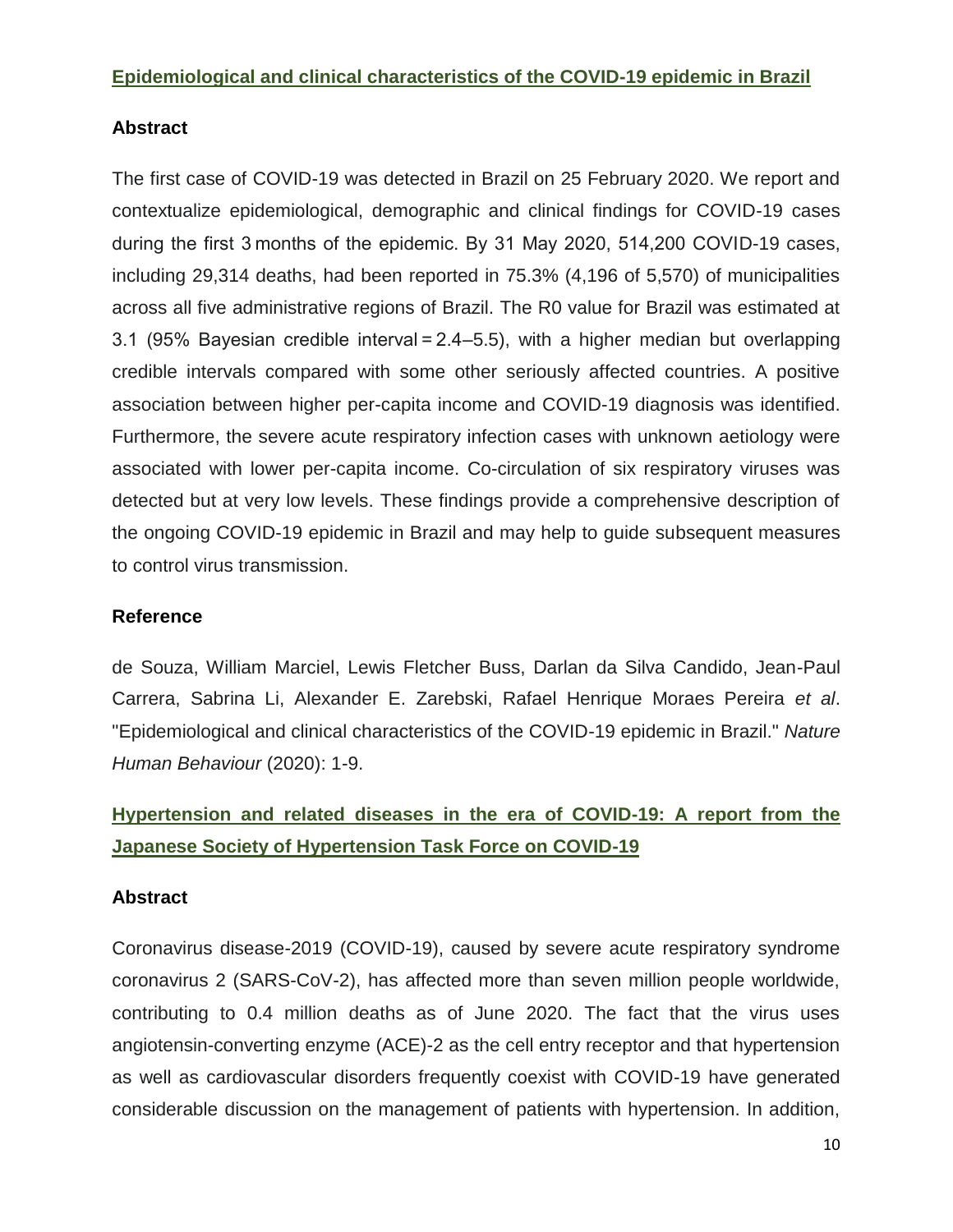the COVID-19 pandemic necessitates the development of and adaptation to a "New Normal" lifestyle, which will have a profound impact not only on communicable diseases but also on noncommunicable diseases, including hypertension. Summarizing what is known and what requires further investigation in this field may help to address the challenges we face. In the present review, we critically evaluate the existing evidence for the epidemiological association between COVID-19 and hypertension. We also summarize the current knowledge regarding the pathophysiology of SARS-CoV-2 infection with an emphasis on ACE2, the cardiovascular system, and the kidney. Finally, we review evidence on the use of antihypertensive medication, namely, ACE inhibitors and angiotensin receptor blockers, in patients with COVID-19.

#### **Reference**

Shibata, Shigeru, Hisatomi Arima, Kei Asayama, Satoshi Hoshide, Atsuhiro Ichihara, Toshihiko Ishimitsu, Kazuomi Kario et al. "Hypertension and related diseases in the era of COVID-19: A report from the Japanese Society of Hypertension Task Force on COVID-19." *Hypertension Research* (2020): 1-19.

## **Publication Date: July 30, 2020**

# **Replication-competent vesicular stomatitis virus vaccine vector protects against SARS-CoV-2-mediated pathogenesis in mice**

#### **Abstract**

Severe acute respiratory syndrome coronavirus 2 (SARS-CoV-2) has caused millions of human infections and an effective vaccine is critical to mitigate coronavirus-induced disease 2019 (COVID-19). Previously, we developed a replication-competent vesicular stomatitis virus (VSV) expressing a modified form of the SARS-CoV-2 spike gene in place of the native glycoprotein gene (VSV-eGFP-SARS-CoV-2). Here, we show that vaccination with VSV-eGFP-SARS-CoV-2 generates neutralizing immune responses and protects mice from SARS-CoV-2. Immunization of mice with VSV-eGFP-SARS-CoV-2 elicits high antibody titers that neutralize SARS-CoV-2 and target the receptor binding domain that engages human angiotensin converting enzyme-2 (ACE2). Upon challenge with a human isolate of SARS-CoV-2, mice expressing human ACE2 and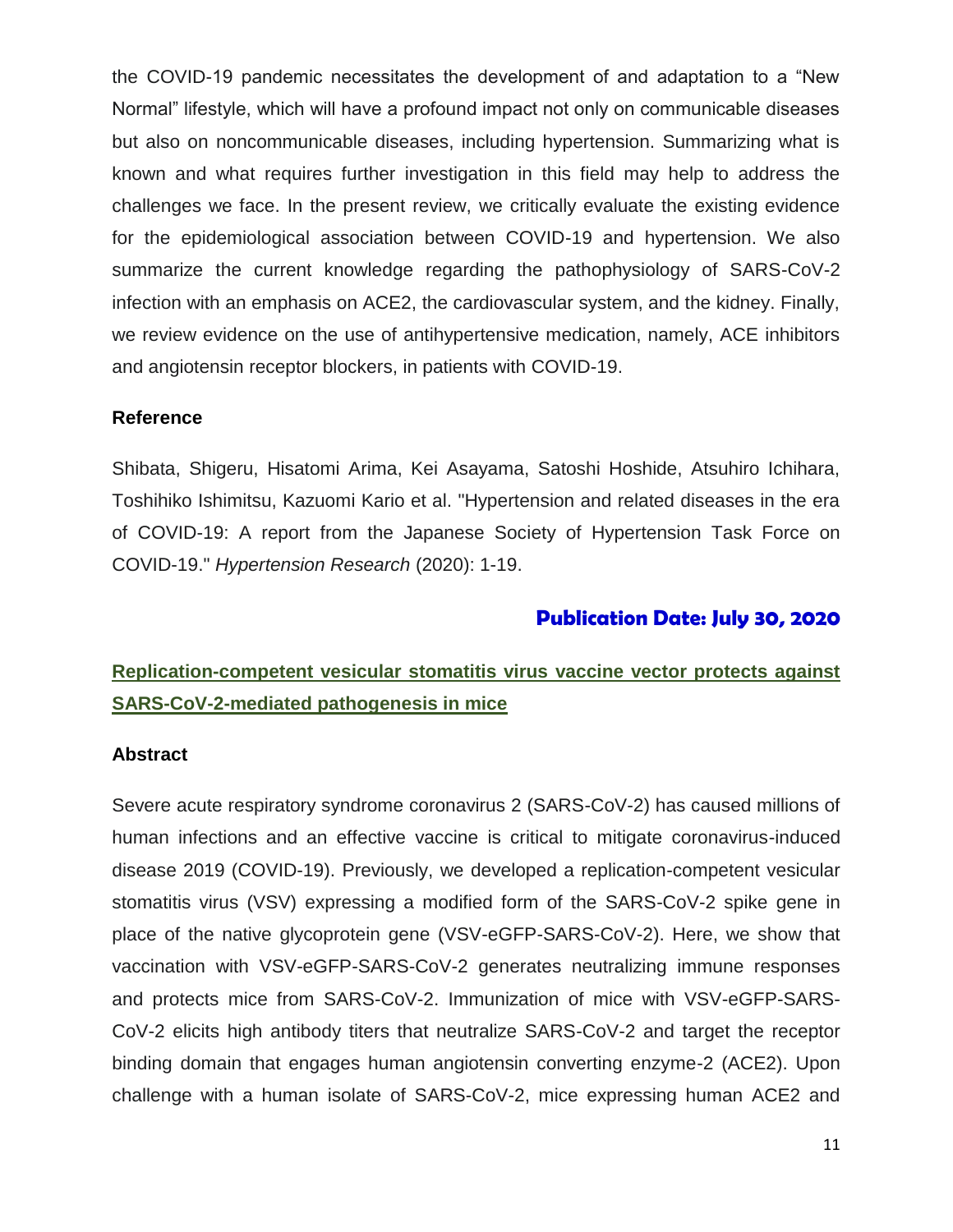immunized with VSV-eGFP-SARS-CoV-2 show profoundly reduced viral infection and inflammation in the lung, indicating protection against pneumonia. Passive transfer of sera from VSV-eGFP-SARS-CoV-2-immunized animals also protects naïve mice from SARS-CoV-2 challenge. These data support development of VSV-eGFP-SARS-CoV-2 as an attenuated, replication-competent vaccine against SARS-CoV-2.

### **Reference**

Case, James Brett, Paul W. Rothlauf, Rita E. Chen, Natasha M. Kafai, Julie M. Fox, Brittany Smith, Swathi Shrihari et al. "Replication-competent vesicular stomatitis virus vaccine vector protects against SARS-CoV-2-mediated pathogenesis in mice*.*" *Cell Host & Microbe* (2020).

### **Adaptation of SARS-CoV-2 in BALB/c mice for testing vaccine efficacy**

### **Abstract**

The ongoing COVID-19 pandemic has prioritized the development of small animal models for SARS-CoV-2. Herein, we adapted a clinical isolate of SARS-CoV-2 by serial passaging in the respiratory tract of aged BALB/c mice. The resulting mouse-adapted strain at passage 6 (termed MASCp6) showed increased infectivity in mouse lung, and led to interstitial pneumonia and inflammatory responses in both young and aged mice following intranasal inoculation. Deep sequencing revealed a panel of adaptive mutations potentially associated with the increased virulence. In particular, the N501Y mutation is located at the receptor binding domain (RBD) of the spike protein. The protective efficacy of a recombinant RBD vaccine candidate was validated using this model. Thus, this mouse-adapted strain and associated challenge model should be of value in evaluating vaccines and antivirals against SARS-CoV-2.

### **Reference**

Gu, Hongjing, Qi Chen, Guan Yang, Lei He, Hang Fan, Yong-Qiang Deng, Yanxiao Wang *et al*. "Adaptation of SARS-CoV-2 in BALB/c mice for testing vaccine efficacy." Science (2020).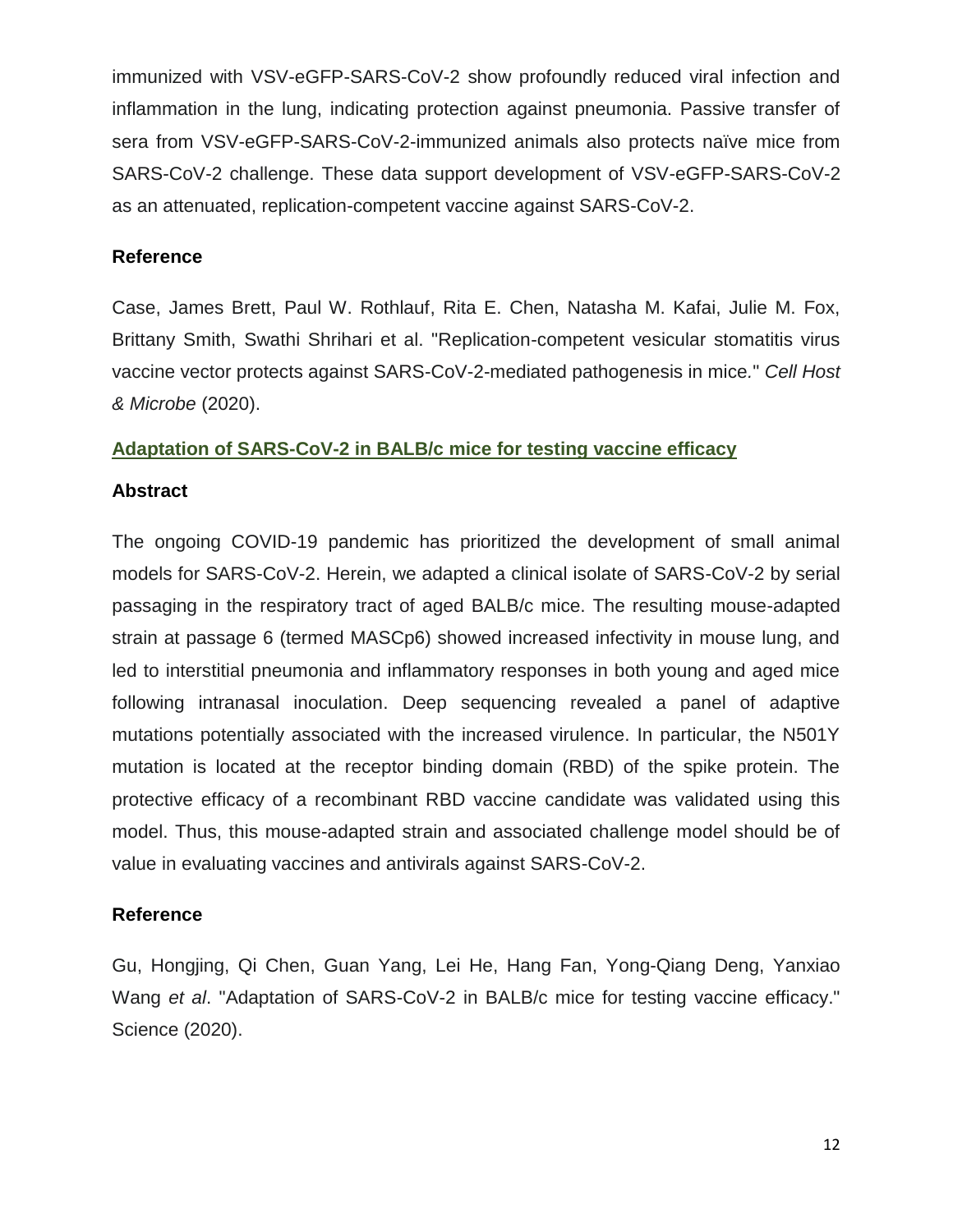# REPORT

# **Publication Date: Aug 04, 2020**

# **Engineering human ACE2 to optimize binding to the spike protein of SARS coronavirus 2**

The spike protein S of SARS coronavirus 2 (SARS-CoV-2) binds ACE2 on host cells to initiate entry, and soluble ACE2 is a therapeutic candidate that neutralizes infection by acting as a decoy. Using deep mutagenesis, mutations in ACE2 that increase S binding are found across the interaction surface, in the N90-glycosylation motif and at buried sites. The mutational landscape provides a blueprint for understanding the specificity of the interaction between ACE2 and S and for engineering high affinity decoy receptors. Combining mutations gives ACE2 variants with affinities that rival monoclonal antibodies. A stable dimeric variant shows potent SARS-CoV-2 and -1 neutralization in vitro. The engineered receptor is catalytically active and its close similarity with the native receptor may limit the potential for viral escape.

### **Reference**

https://science.sciencemag.org/content/early/2020/08/03/science.abc0870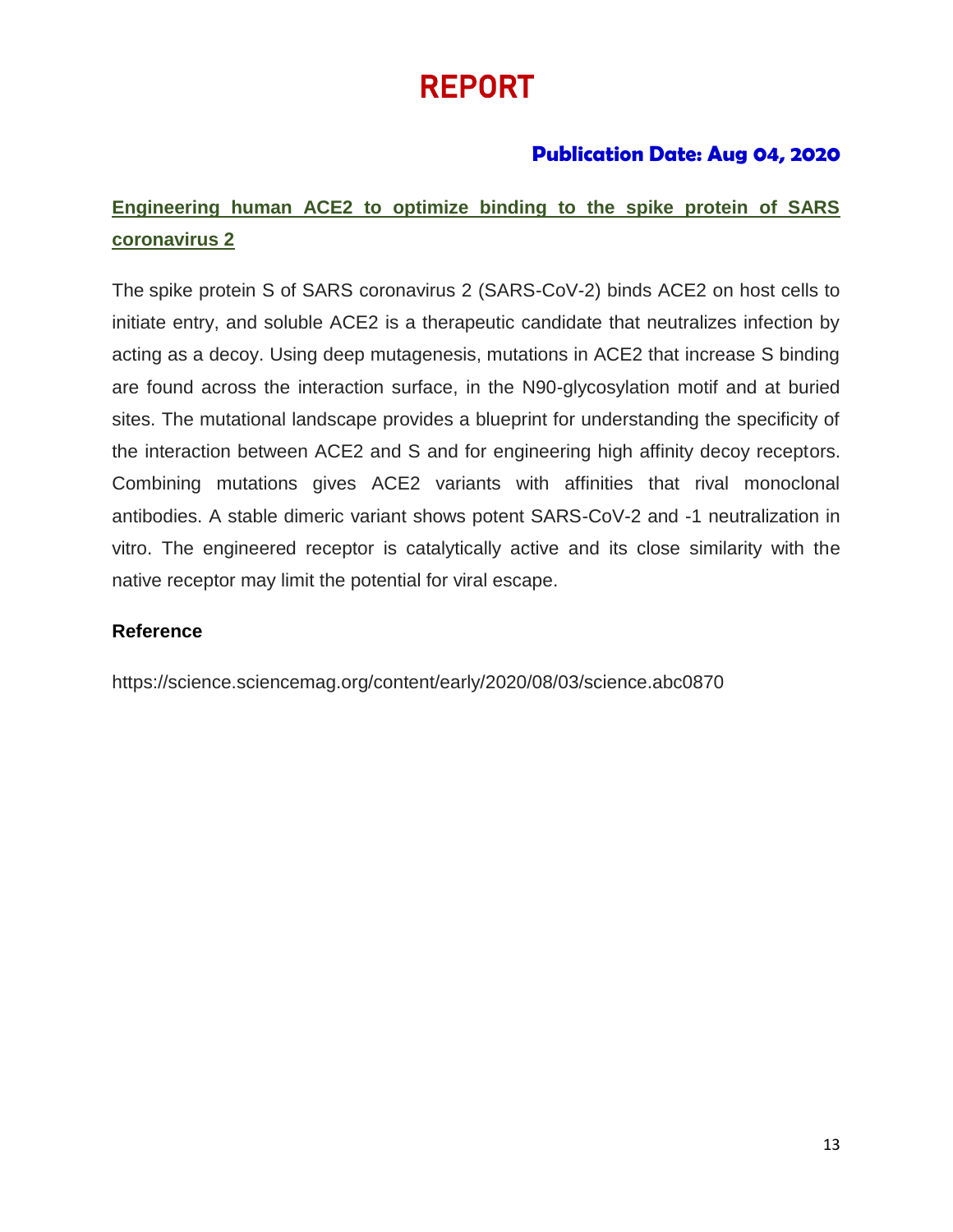# PERSPECTIVE

### **Publication Date: July 31, 2020**

#### **How does SARS-CoV-2 cause COVID-19?**

#### **Abstract**

Viruses enter cells and initiate infection by binding to their cognate cell surface receptors. The expression and distribution of viral entry receptors therefore regulates their tropism, determining the tissues that are infected and thus disease pathogenesis. Severe acute respiratory syndrome coronavirus 2 (SARS-CoV-2) is the third human coronavirus, known to co-opt the peptidase angiotensin-converting enzyme 2 (ACE2) for cell entry. The interaction between SARS-CoV-2 and ACE2 is critical to determining both tissue tropism and progression from early SARS-CoV-2 infection to severe coronavirus disease 2019 (COVID-19). Understanding the cellular basis of SARS-CoV-2 infection could reveal treatments that prevent the development of severe disease, and thus reduce mortality. For more details, click the link given below.

#### **Reference**

https://science.sciencemag.org/content/369/6503/510

### **Publication Date: July 30, 2020**

#### **ACE2, metformin, and COVID-19**

#### **Abstract**

COVID-19 is becoming a leading cause of mortality throughout the world, and few effective therapies are currently available. Angiotensin converting enzyme 2 (ACE2) is essential to COVID-19 pathogenesis, as the binding of SARS-CoV-2 spike protein (S protein) is required for viral entry and development of COVID-19. ACE2 regulates the protective arm of the renin-angiotensin-aldosterone system (RAAS) that endows antihypertensive and anti-inflammatory effects in the cardiovascular and pulmonary systems. Preclinical data suggest ACE2 might be downregulated after SARS-CoV-2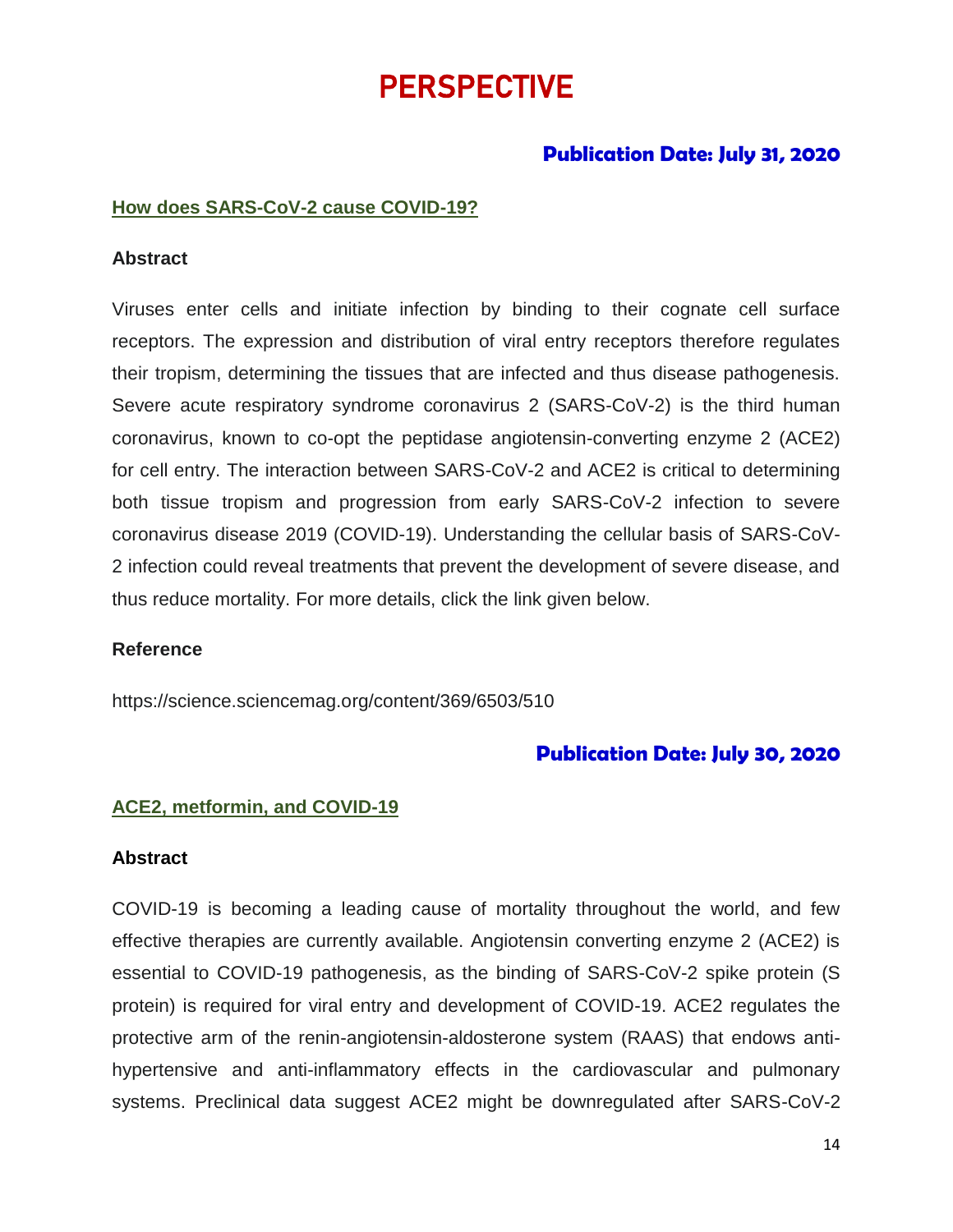binding, and treatments that increase ACE2 may prevent cardiopulmonary injury. Development, testing, and mass production of novel ACE2 therapies may take years, while more effective treatments for COVID-19 are needed urgently. Metformin is a widely available anti-diabetic agent that has an excellent safety profile, and clinical and preclinical data suggest metformin may offer cardiopulmonary protection in COVID-19 via enhanced ACE2 expression.

#### **Reference**

Malhotra, Atul, Mark Hepokoski, Karen C. McCowen, and John YJ Shyy. "ACE2, Metformin, and COVID-19." *iScience* (2020): 101425.

# **Emerging evidence of a COVID-19 thrombotic syndrome has treatment implications**

#### **Abstract**

Reports of widespread thromboses and disseminated intravascular coagulation (DIC) in patients with coronavirus disease 19 (COVID-19) have been rapidly increasing in number. Key features of this disorder include a lack of bleeding risk, only mildly low platelet counts, elevated plasma fibrinogen levels, and detection of both severe acute respiratory syndrome coronavirus 2 (SARS-CoV-2) and complement components in regions of thrombotic microangiopathy (TMA). This disorder is not typical DIC. Rather, it might be more similar to complement-mediated TMA syndromes, which are well known to rheumatologists who care for patients with severe systemic lupus erythematosus or catastrophic antiphospholipid syndrome. This perspective has critical implications for treatment. Anticoagulation and antiviral agents are standard treatments for DIC but are gravely insufficient for any of the TMA disorders that involve disorders of complement. Mediators of TMA syndromes overlap with those released in cytokine storm, suggesting close connections between ineffective immune responses to SARS-CoV-2, severe pneumonia and life-threatening microangiopathy.

### **Reference**

https://www.nature.com/articles/s41584-020-0474-5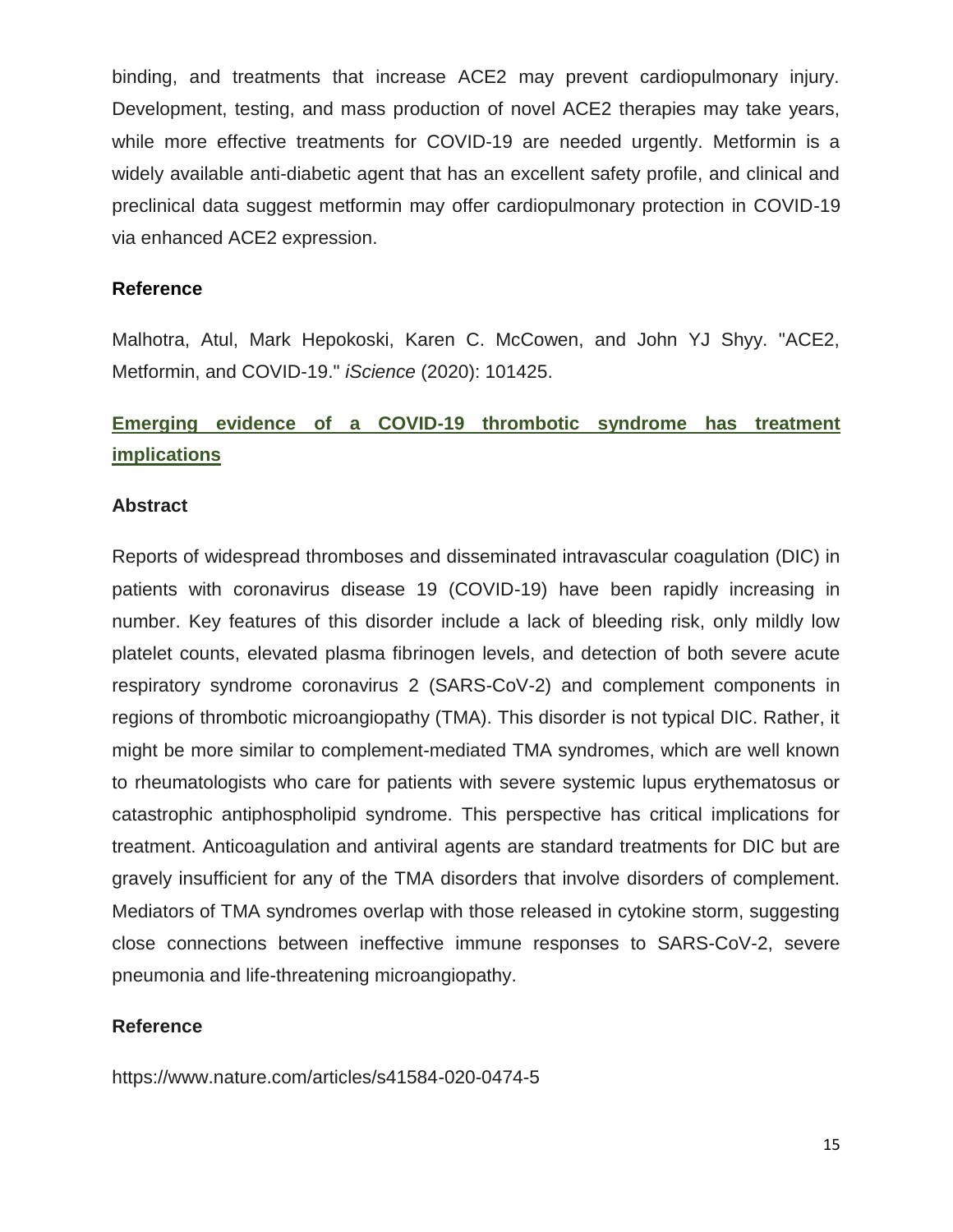# PREVIEW

## **Publication Date: Aug 04, 2020**

### **Teaching old drugs new tricks: Statins for COVID-19?**

### **Abstract**

The COVID-19 pandemic has driven unprecedented efforts to identify existing treatments that can be quickly and effectively repurposed to reduce morbidity and mortality. In this issue of Cell Metabolism, Zhang *et al.* (2020) report an association between statin use and improved outcomes in a large observational study of hospitalized COVID-19 patients. Given the widespread availability, low cost, and safety of statins, this promising result should be further investigated in randomized controlled trials. For more details, read the link given below.

### **Reference**

https://www.cell.com/cell-metabolism/fulltext/S1550-4131(20)30364-8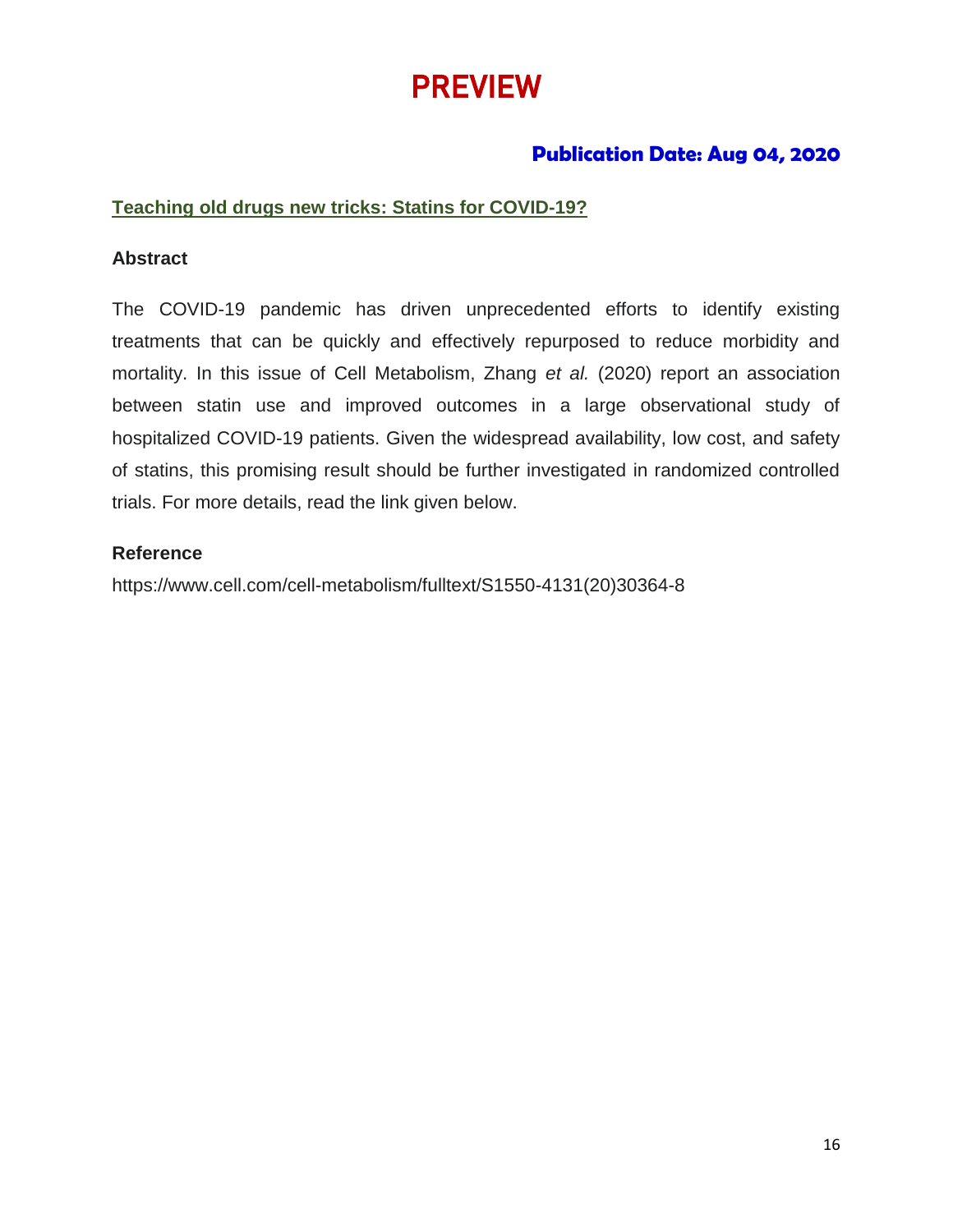# COMMENT

## **Publication Date: Aug 04, 2020**

# **Corona Virus Disease (COVID-19); Lessons learnt from international response and advice to Georgia government**

This commentary presents an analysis of the containment and mitigation efforts by different countries against the recent COVID-19 pandemic. It was developed in response to Georgia government's decision to relieve lock down restrictions. The article also provides recommendations based on interventions that have been observed to be effective which will guide decision making for not only Georgia but other states and countries that are currently struggling to manage this outbreak.

### **Reference**

https://www.cell.com/the-innovation/fulltext/S2666-6758(20)30025-4

## **Publication Date: Aug 03, 2020**

### **Vitamin D for COVID-19: A case to answer?**

Interest in a potential role for vitamin D in the prevention or treatment of acute respiratory infections dates back to the 1930s, when cod liver oil was investigated as a means to reduce industrial absenteeism due to the common cold. Meta-analyses of randomised controlled trials conducted from 2007–20 reveal protective effects of vitamin D against acute respiratory infections, albeit these effects were of modest size and with substantial heterogeneity.

The striking overlap between risk factors for severe COVID-19 and vitamin D deficiency, including obesity, older age, and Black or Asian ethnic origin, has led some researchers to hypothesise that vitamin D supplementation could hold promise as a preventive or therapeutic agent for COVID-19.

### **Reference**

https://www.thelancet.com/journals/landia/article/PIIS2213-8587(20)30268-0/fulltext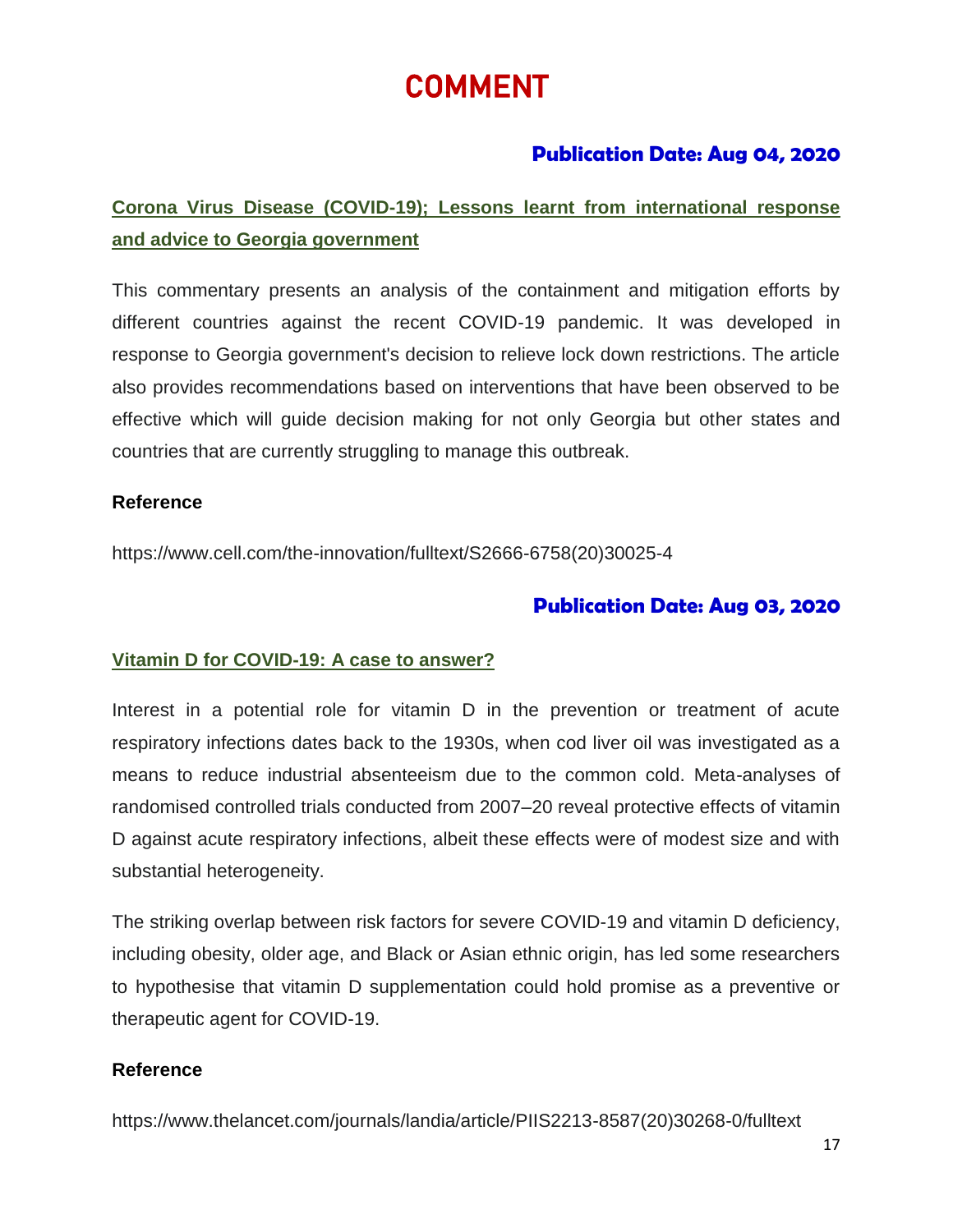# **NEWSLETTER**

## **Publication Date: Aug 05, 2020**

### **Focus shifts to antibody cocktails for COVID-19 cytokine storm**

#### **Abstract**

Emerging clinical trial data suggested that individual immunomodulatory drugs can dampen the hyperactive immune system in severe COVID-19, but polytherapy is the way forward. These therapies include IL-6 inhibitors, GM-CSF, anti-IL-1, anti-TNF and anti-IL-6 mAbs, cytokine-targeting antibodies, and use of steroids. Several drugs were screened for these trials, such as including Ilsira, tocilizumab, [mavrilimumab,](https://doi.org/10.1016/S2665-9913(20)30170-3) Actemra, siltuximab, sarilumab, infliximab, etc. For more details, view the link given below.

#### **Reference**

<https://www.nature.com/articles/s41587-020-0634-9>

## **Publication Date: Aug 03, 2020**

# **Coronavirus research updates: Summer-camp outbreak infects more than 200 children**

Nature wades through the literature on the new coronavirus — and summarizes key papers as they appear.

*Summer-camp outbreak infects more than 200 children (Aug 03, 2020):*

Despite measures to prevent the spread of the new coronavirus, at least 250 campers and staff members tested positive for SARS-CoV-2 after attending an overnight camp in the US state of Georgia.

Christine Szablewski at the Georgia Department of Public Health in Atlanta and her colleagues investigated the outbreak, which began two days after the first campers' arrival on 21 June (C. M. Szablewski et al. Morb. Mortal. Wkly Rep. [http://doi.org/d5ms;](http://doi.org/d5ms) 2020). All campers and staff were required to test negative for the virus fewer than 13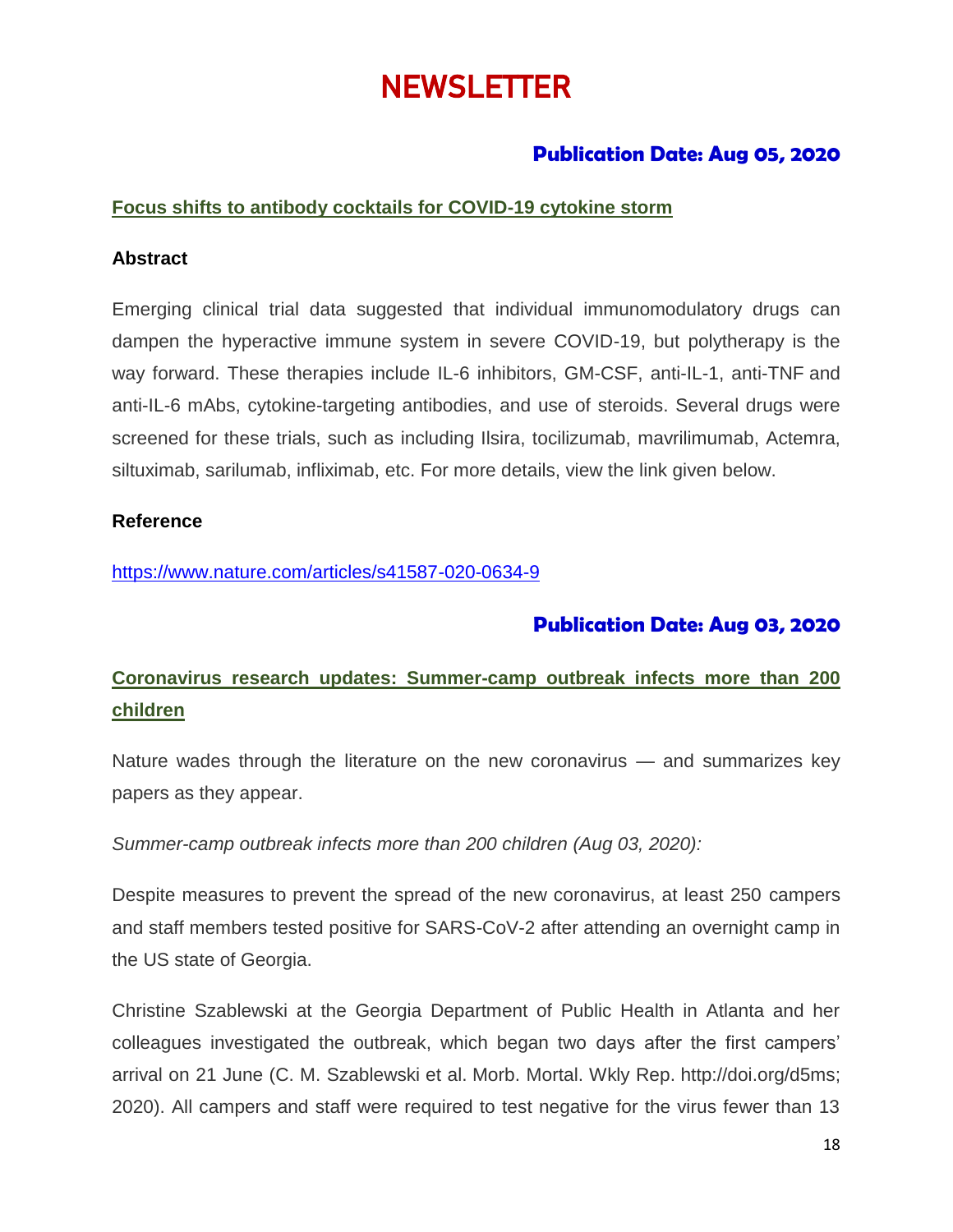days before arrival, and campers did not mix with those sleeping in other cabins. Campers were not required to wear masks. The researchers found that nearly 100 staff members — many of them teenagers — tested positive in the two weeks after leaving camp. So did 168 campers, including half of those aged between 6 and 10. Factors contributing to the outbreak included the large number of campers sleeping in each cabin and what the researchers describe as "daily vigorous singing and cheering".

*Vaccine candidate protects monkeys from infection (Jul 30, 2020):*

An experimental coronavirus vaccine seems to have completely prevented infection in most monkeys that received the jab.

Hanneke Schuitemaker at Janssen Vaccines and Prevention in Leiden, the Netherlands, Dan Barouch at Beth Israel Deaconess Medical Center in Boston, Massachusetts, and their colleagues gave 32 rhesus macaques (Macaca mulatta) a single dose of one of 7 vaccines (N. B. Mercado et al. Nature [http://doi.org/d5d4;](http://doi.org/d5d4) 2020). Each vaccine comprised a weakened respiratory virus coding for one of seven forms of SARS-CoV-2's spike protein. After vaccination, nearly all the monkeys made neutralizing antibodies — powerful immune molecules that can block infection — and T cells that trigger other immune responses. When monkeys were exposed to SARS-CoV-2, the most potent of the vaccines prevented lung infection in six out of six animals that received it, and nasal infection in five out of six. Across all the vaccinated monkeys, levels of neutralizing antibodies were associated with protection from SARS-CoV-2 infection, but levels of T cells were not.

#### **Reference**

https://www.nature.com/articles/d41586-020-00502-w

#### **Publication Date: Jul 30, 2020**

#### **WHO publishes interactive timeline of its response**

To mark six months since WHO declared a public health emergency of international concern, the highest level of alarm under international law, WHO published an interactive timeline showcasing how the organization has taken action on information, science, leadership, advice, response and resourcing.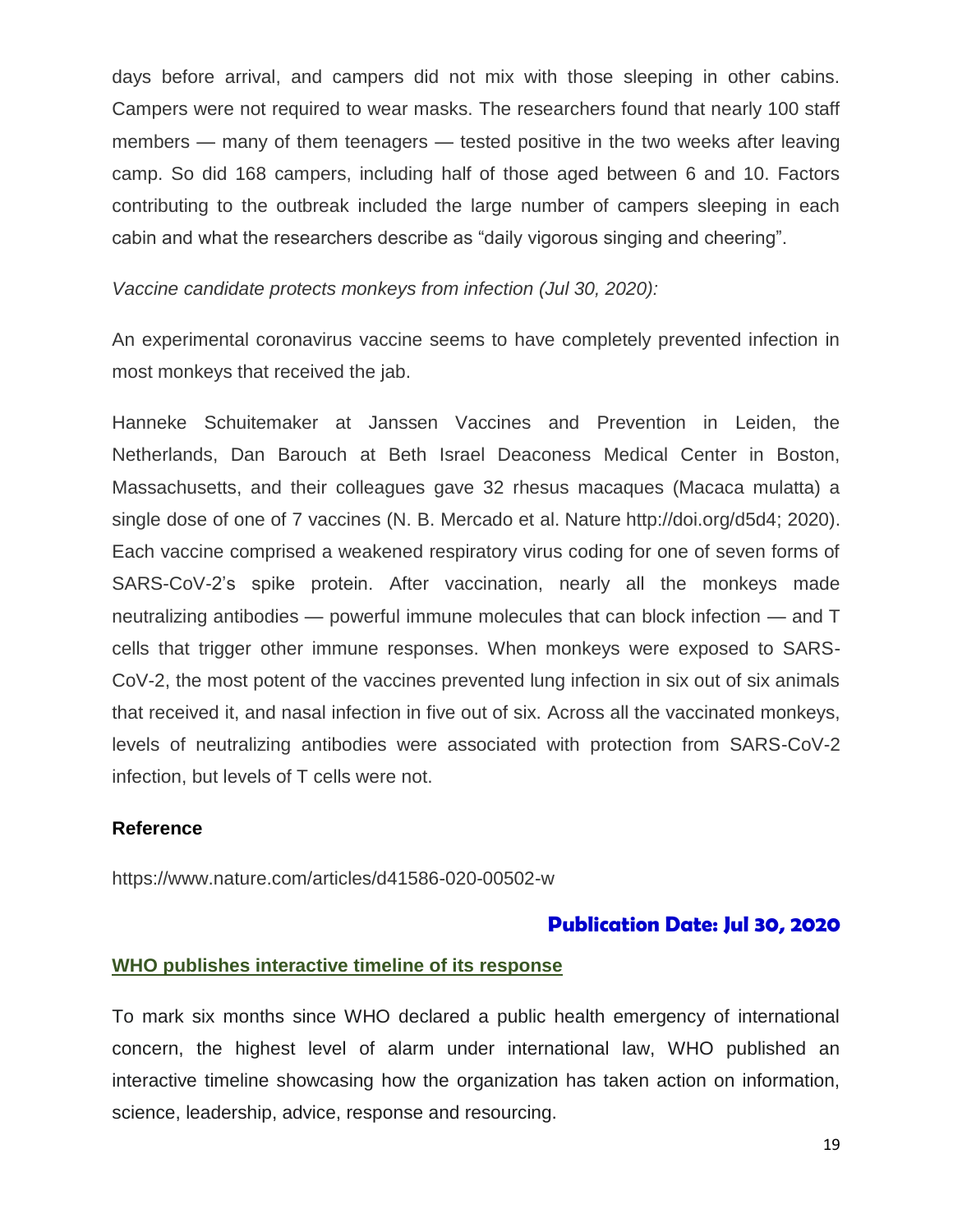### **Reference**

<https://www.nature.com/articles/d41586-020-00502-w>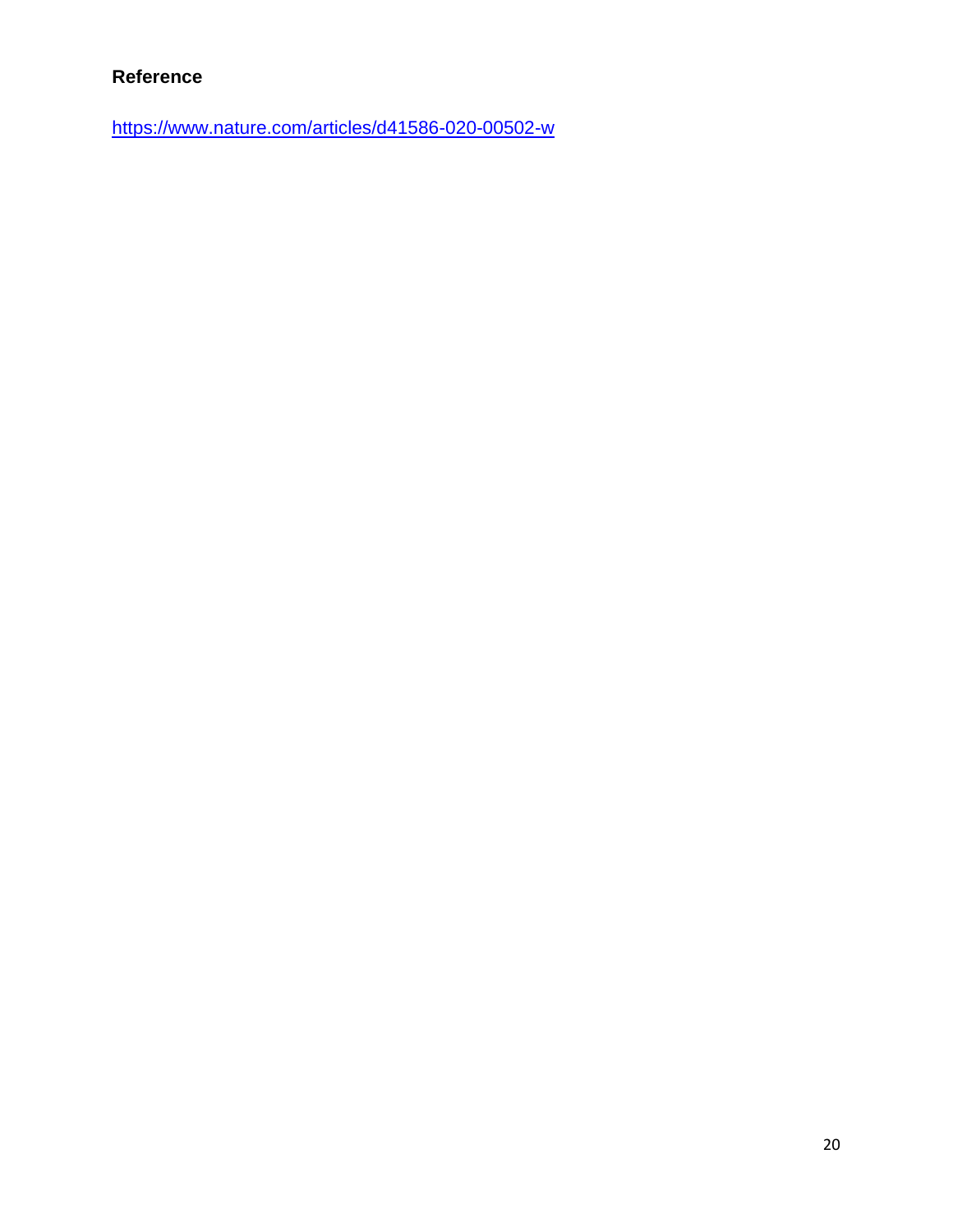# CORRESPONDANCE

### **Publication Date: Aug 04, 2020**

#### **SeroTracker: A global SARS-CoV-2 seroprevalence dashboard**

As the initial phase of the COVID-19 pandemic passes its peak in many countries, serological studies are becoming increasingly important in guiding public health responses. Antibody testing is crucial for monitoring the evolution of the pandemic, providing a more complete picture of the total number of people infected with severe acute respiratory syndrome coronavirus 2 (SARS-CoV-2) than molecular diagnostic testing alone. All individuals with SARS-CoV-2-specific antibodies have been exposed to the virus, so antibody testing can highlight differences in past exposure between regions, demographic groups, and occupations. Seroprevalence estimates can also be used to estimate the infection fatality rate. Dashboards that visualise COVID-19 cases confirmed by diagnostic testing have been pivotal in enabling policy makers and researchers to monitor the pandemic. Yet, despite the value of antibody testing, there is no unified resource for seroprevalence estimates.

To address this need, we created SeroTracker, a custom-built dashboard that systematically monitors and synthesises findings from hundreds of global SARS-CoV-2 serological studies. The dashboard allows users to visualise seroprevalence estimates on a world map and compare estimates between regions, population groups, and testing modalities (*e.g.*, assay type or antibody isotype).

SeroTracker integrates evidence from serosurveillance studies through a live systematic review. Each day, published articles (MEDLINE, Embase, Web of Science, and Cochrane), preprints (medRxiv and bioRxiv), government reports, and news articles are reviewed for newly reported SARS-CoV-2 seroprevalence estimates by a team of doctoral and medical students. Over 13 000 records have been screened to date. Seroprevalence estimates are extracted from each article, in addition to the sample size, sampling approach, study population, and antibody test used. Risk of bias for each prevalence estimate is assessed using the Joanna Briggs Institute Critical Appraisal Guidelines for Prevalence studies. As of July 23, 2020, 162 studies are being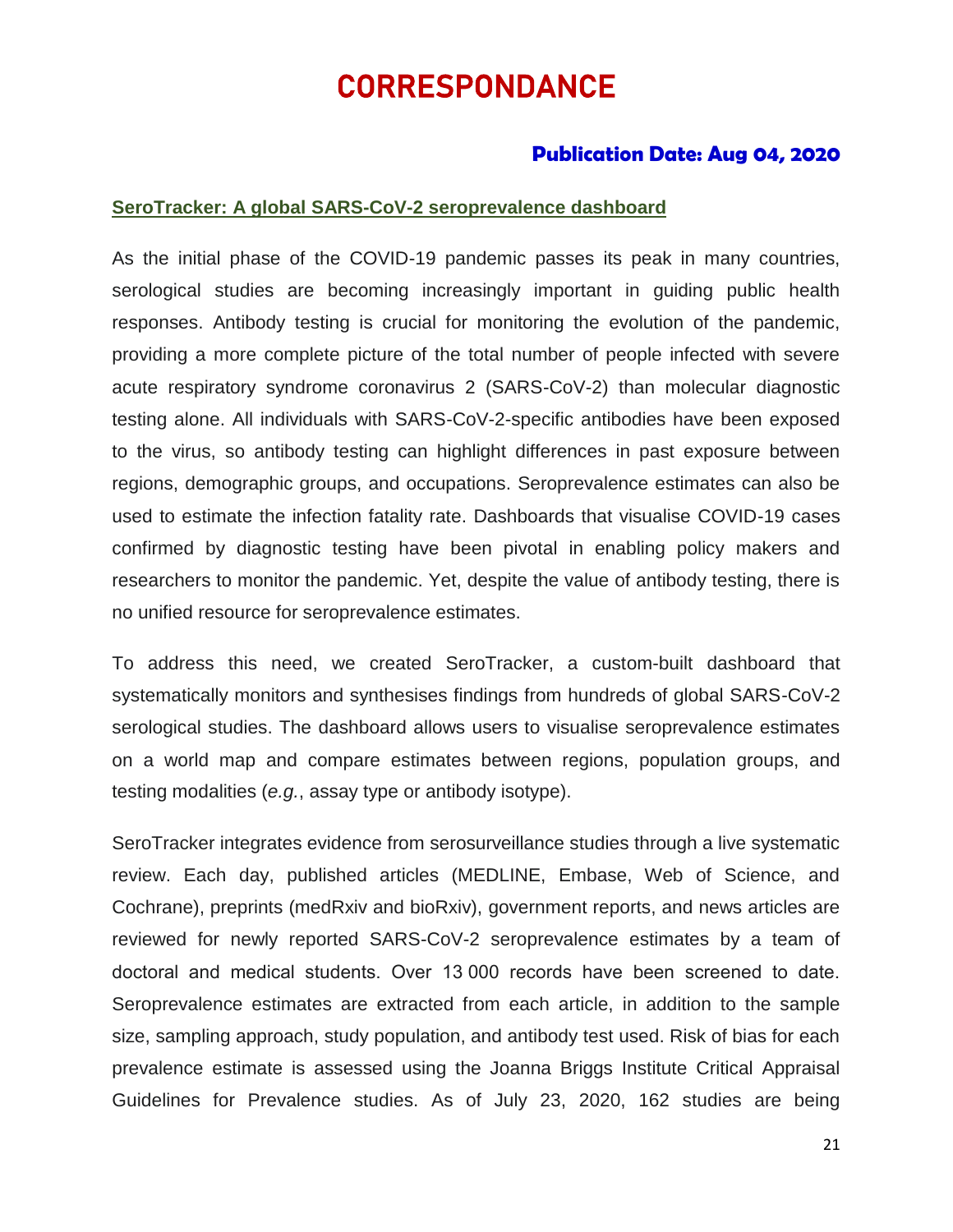monitored, with data available through the SeroTracker website and dashboard code accessible through GitHub. For more details, read the link given below.

### **Reference**

https://www.thelancet.com/journals/laninf/article/PIIS1473-3099(20)30631-9/fulltext